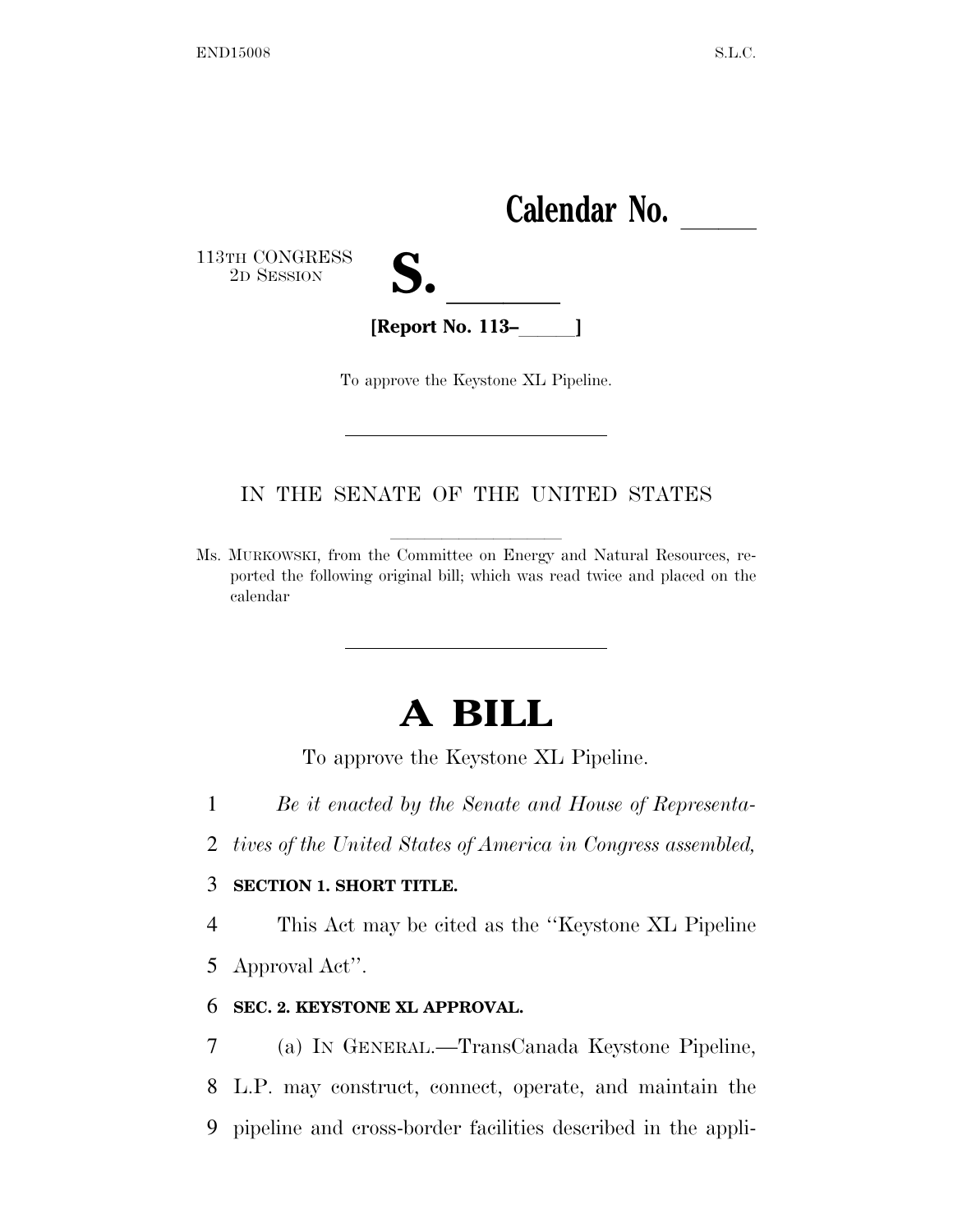END15008 S.L.C.

 cation filed on May 4, 2012, by TransCanada Corporation to the Department of State (including any subsequent re- vision to the pipeline route within the State of Nebraska required or authorized by the State of Nebraska).

 (b) ENVIRONMENTAL IMPACT STATEMENT.—The Final Supplemental Environmental Impact Statement issued by the Secretary of State in January 2014, regard- ing the pipeline referred to in subsection (a), and the envi- ronmental analysis, consultation, and review described in that document (including appendices) shall be considered to fully satisfy—

 (1) all requirements of the National Environ- mental Policy Act of 1969 (42 U.S.C. 4321 et seq.); and

 (2) any other provision of law that requires Federal agency consultation or review (including the consultation or review required under section 7(a) of the Endangered Species Act of 1973 (16 U.S.C.  $19 \t 1536(a))$  with respect to the pipeline and facilities referred to in subsection (a).

 (c) PERMITS.—Any Federal permit or authorization issued before the date of enactment of this Act for the pipeline and cross-border facilities referred to in sub-section (a) shall remain in effect.